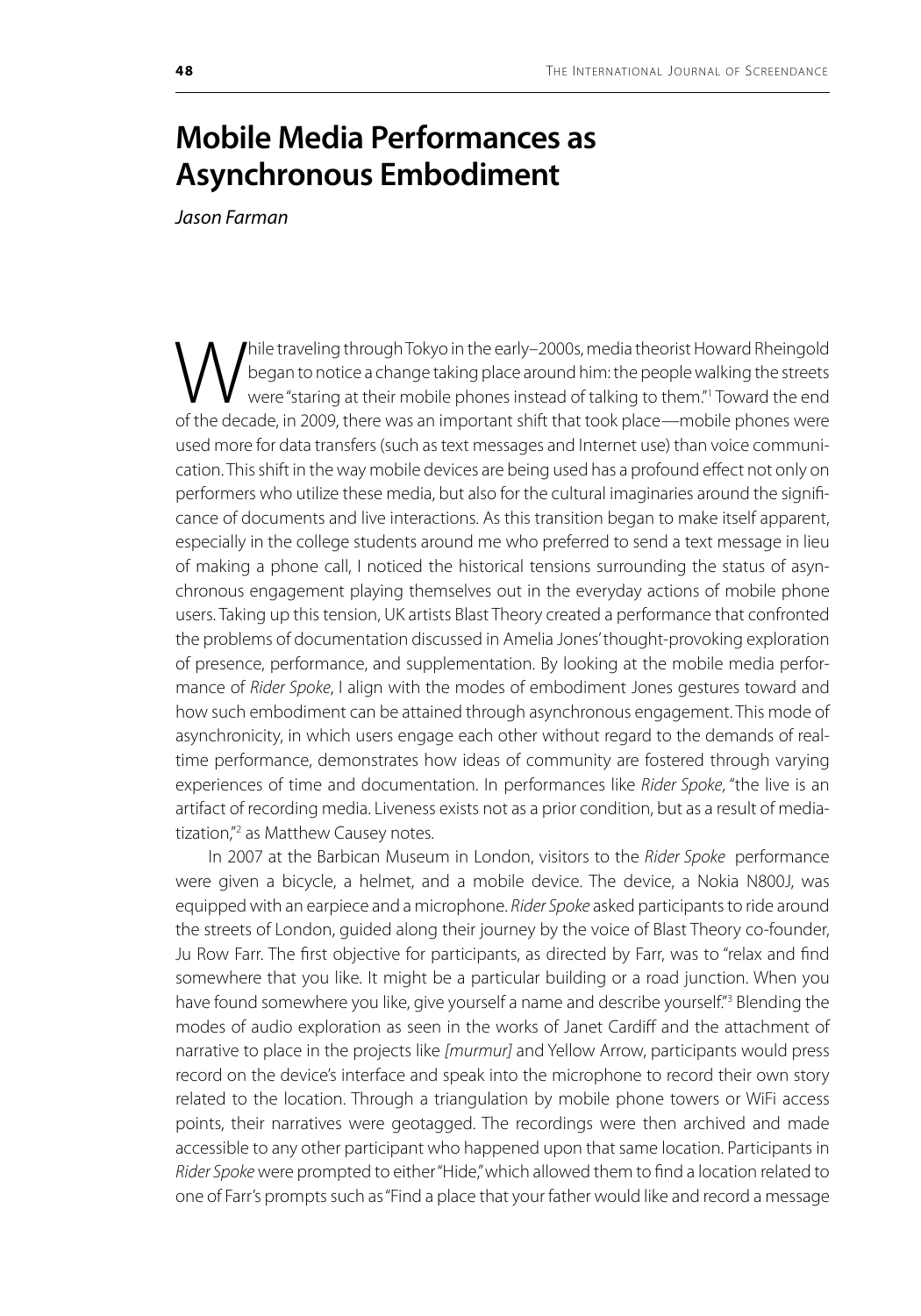about it,"4 or "Find Others," which allowed users to "seek" other people's narratives located throughout the city. These two options were the mobile device's main interface and highlighted the piece's relationship to social gaming and a common history of childhood play.

Because participants record themselves or listen to others' recordings, *Rider Spoke* is a performance of the process of documentation. While engaging in this act of documentation, which transforms the urban landscape into much more than a physical environment by turning street corners into sites annotated by digital information, the interactors of the piece produce a distinct sense of embodied space. Embodiment here is intersubjective: I eavesdrop on your stories and you eavesdrop on mine. As Blast Theory co-founder Matt Adams describes, "It sits on this boundary where you're on your own, you're alone, at night, on a bike, which already separates you from the pedestrians and from the road traffic and you're making these very personal recordings. But, of course, they are broadcasting. It's recorded. It's stored there, and anyone who comes after you can listen to it."<sup>5</sup> Thus, this mode of embodied engagement, though asynchronous, is intimate: I hear your voice in my ear. This intimate voice however no longer signals immediacy and presence. Instead, the person I am connecting with has simply left me a voice message, not dissimilar from one I might get from a friend who missed me when they called.

Drawing from Jones' implementation of poststructuralist understandings of the body, which point toward "the insufficiency and incoherence of the body-as-subject and its inability to deliver itself fully,"<sup>6</sup> and the phenomenological modes of embodiment that inform her readings of body art, I posit a "sensory-inscribed" body that ultimately understands mediation as a primary mode of being-in-the-world. In my forthcoming book, *Mobile Interface Theory*, I elaborate on the sensory-inscribed as a body that is not only conceived out of a sensory engagement across material and digital landscapes, but a body that simultaneously incorporates socio-cultural inscriptions of the body in these emerging spaces. This type of phenomenological hermeneutics aligns with Jones' notion that "there is no possibility of an unmediated relationship to any kind of cultural product, including body art."7 Though my individual understanding of my body involves the senses, it also involves the ways my body is written by the cultural codes of others (and my attempts to write myself into being by taking ownership over some of those codes). The ways we engage intersubjective embodiment is simultaneously a sensory experience through the body and also a process of decoding and encoding the various cultural inscriptions that inform every interaction.

To elaborate, the asynchronous engagement of sending a text message to someone on a mobile device offers a strong example of the sensory-inscribed body. The senses are involved on many levels: the person writing the text incorporates the screen into his or her material world and also projects the self into an imaginary realm where the receiver is located. The person is also keenly aware of the temporal aspect of text messaging, where time between responses is a sensory experience. These examples, which can be developed and augmented in many ways, are an incomplete picture of this embodied experience. The use of a mobile phone for texting also has cultural inscriptions that the user must contend with, including notions of when it is or is not appropriate to text. This aspect is even being legislated, as many states across the United States are passing laws prohibiting the use of mobile devices while driving. The sensory and the inscribed combine to inform a reading of the body while texting. Additionally, the sense of the temporal is also a site of inscription.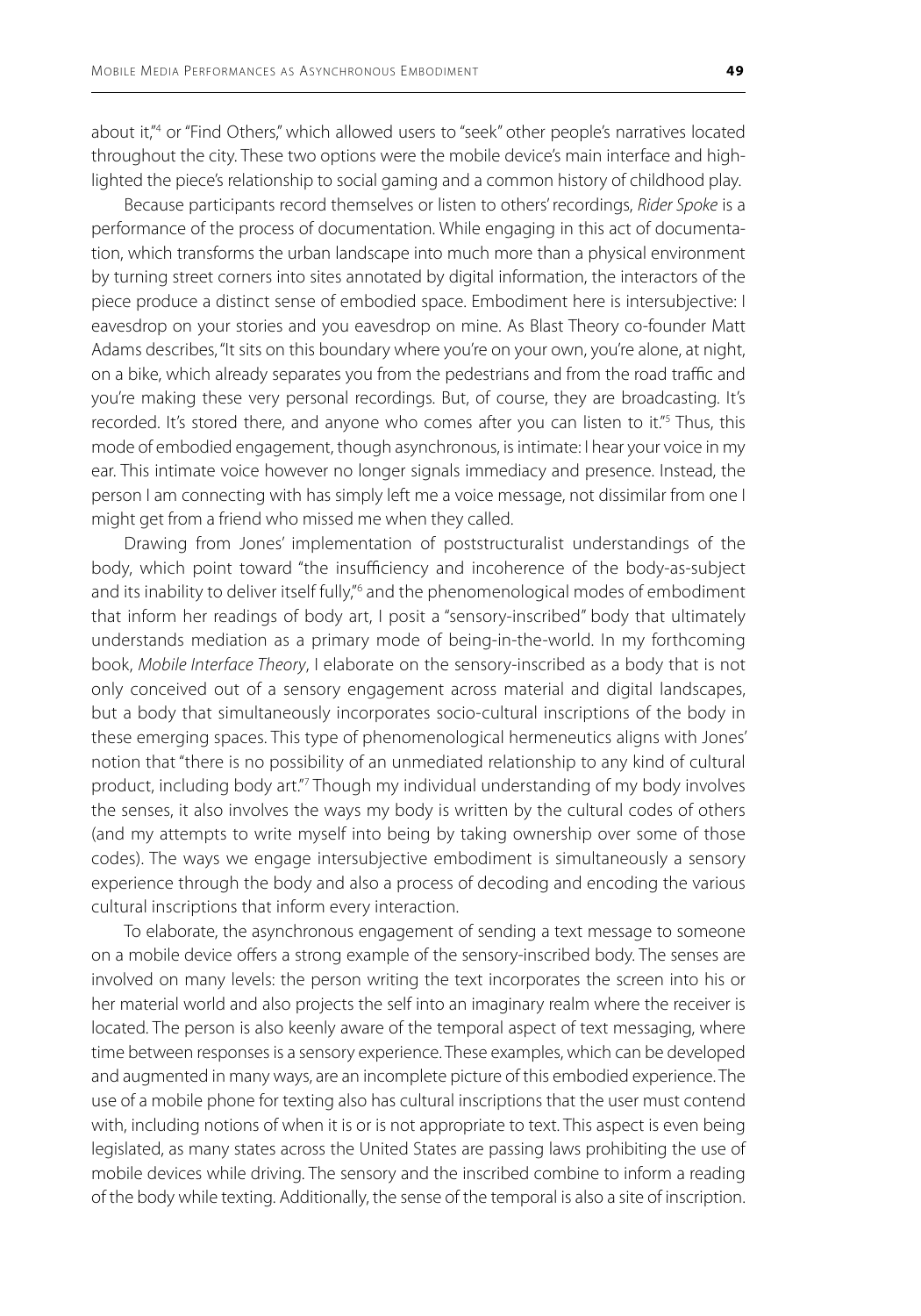As Nicola Döring and Sandra Pöschl argue, "Extended response times can be perceived as creating an uneasy silence, while short response times might nonverbally communicate thoughtfulness, eagerness, or closeness."<sup>8</sup> Thus while the experience of time is a sensory one, it is also a mode of reading as we imbue the time with meaning and significance. These two modes of embodiment converge to demonstrate that with an asynchronous connection to our body and the bodies of others across media, the sensory-inscribed offers a useful way to understand performance in mediatized spaces.

Encountering the documents left by others around the streets of London in *Rider Spoke* is an embodied, intersubjective experience that asks us to reimagine the ways we experience intimacy in the mobile media age. As I come across someone's recording, which was left in this exact spot, I understand it as a supplement of their bodily "presence," but the recording also clearly demonstrates that all embodied engagements enact this process of supplementation. As Jones notes, "Body art flaunts the body itself as a loss or lack: that is, as fundamentally lacking in the self-sufficiency . . . that would guarantee its plenitude as an unmediated repository of selfhood."<sup>9</sup> The intimacy gained in *Rider Spoke* recognizes the continued deferral of intersubjective connection. Thus, the production of embodied space is ongoing, never settled, always being created across various modes of time since synchronicity does not deliver full-presence any more than the documented narratives left by the interactors of *Rider Spoke*.

Being together in synchronicity or encountering each other through asynchronous means, a sensory-inscribed mode of embodiment keenly understands that our experiences of intersubjectivity are often produced across vast geographic distances (i.e., without any physical tangibility of one another) and through highly mediated forms. As we abandon the "presence" of the voice on mobile phone calls for the asynchronous documentation of text messages, we are in the process of producing bodies through asynchronous documents. Even when engaging each other face-to-face, we are continually developing context through our bodies and our relationships to the spaces we produce. This context, however, is never fully saturated and, as Jones notes, we may actually come to understand our interactions more fully in hindsight, when the synchronicity that is typically privileged is later reexamined and incorporated into our sense of being-in-the-world.

## **References**

Benedictus, Leo. "Grab Your Helmet: It's Showtime." *The Guardian*, October 3, 2007, 28–29.

- Causey, Matthew. "The Screen Test of the Double: The Uncanny Performer in the Space of Technology." *Theatre Journal* 51, no. 4 (1999): 383–94.
- Döring, Nicola, and Sandra Pöschl. "Nonverbal Cues in Mobile Phone Text Messages: The Effects of Chronemics and Proxemics." *The Reconstruction of Space and Time*. Ed. Rich Ling and Scott W. Campbell. New Brunswick, NJ: Transaction Press, 2009. 109–136
- Jones, Amelia. "'Presence' in Absentia: Experiencing Performance as Documentation." *Art Journal* 56, no. 4 (1997): 11–18.
- Rheingold, Howard. *Smart Mobs: The Next Social Revolution*. Cambridge, Mass.: Perseus Books, 2002.
- Blast Theory, "Rider Spoke." Filmed October 2007. Youtube, 6:13. Posted October 2009. http://www.youtube.com/ watch?v=gkAQX8cz9hc.
	- \_\_\_\_\_\_."Rider Spoke by Blast Theory." Filmed 2009. Youtube, 3:18. Posted June 2009. http://www.youtube.com/ watch?v=jyI78ZFo--Y.